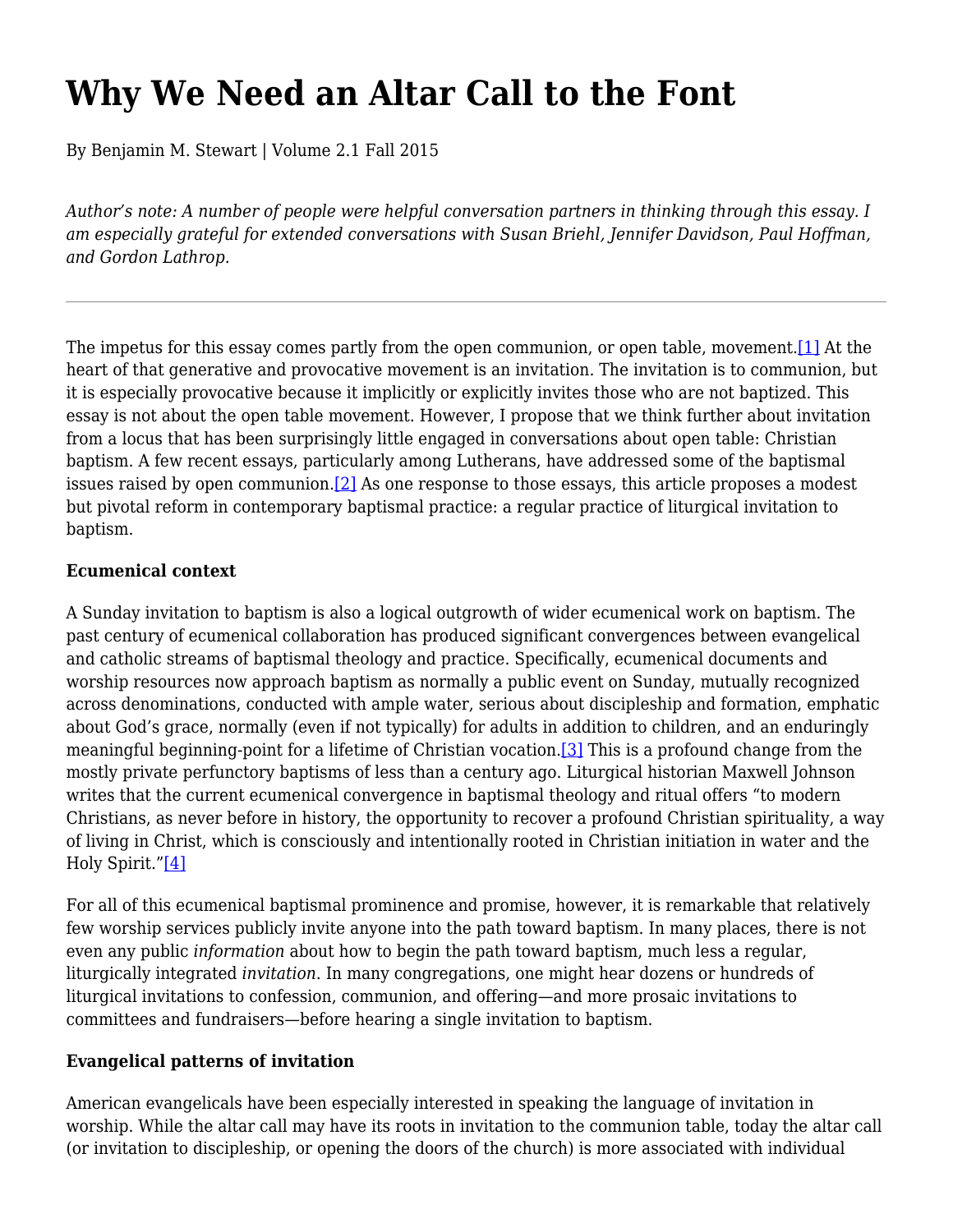commitment or recommitment to the life of faith. Many churches in the revivalist tradition include a time at every Sunday service that culminates in an invitation to discipleship, in which individuals who respond are supported by conversation and prayer with ministers, elders, and others. This ritual event sometimes occurs near the end of the service so that the time of prayer may extend for as long as needed.[5]

The specific practice of evangelical invitation to discipleship now often takes place within an emphasis on creating an ecclesial and liturgical environment of hospitality. While American cultural accents on inclusion and growth certainly influence contemporary practice, many of today's evangelicals articulate calls to discipleship that are grounded in the radical hospitality of God. Thus, in many places the general concern for hospitality—from accessible websites to worship resources—may be understood as reaching its most concentrated and culminating form in the invitation to faith and discipleship. While the evangelical practice of altar call may not serve as a direct model for invitations to the font, it nevertheless represents an example of a clear, liturgically integrated open door for adult entry into the Christian life—something that mainline Protestant and Catholic liturgies rarely achieve.

#### **A new option for the gathering rite from the Lutherans**

Lutherans in North America now sometimes anchor the Sunday gathering rite in baptism—even when no baptism is celebrated. The new worship book of the Evangelical Lutheran Church in America, *Evangelical Lutheran Worship* (ELW), provides the option of beginning Sunday worship with a newly created rite, "Thanksgiving for Baptism."[6] It is an alternative to a brief order for confession and forgiveness with which recent generations of Lutherans have often begun Sunday worship. The option for Thanksgiving for Baptism arose out of the ecumenical recovery of baptismal practice and the classic Lutheran understanding of confession as a subspecies of baptismal renewal.[7]

The Thanksgiving for Baptism rite is fairly simple and already includes something of an invitation. It begins with a Trinitarian invocation, including an option phrased in expansive baptismal imagery: "Blessed by the Holy Trinity, + one God, the fountain of living water, the rock who gave us birth, our light and our salvation."<sup>[8]</sup> The presiding minister then leads a concise ritual pivot: "Joined to Christ in the waters of baptism, we are clothed with God's mercy and forgiveness. Let us give thanks for the gift of baptism."[9] Thus, in just a few words, there is a brief *proclamation* (of the promise of baptism) and an *invitation* (to give thanks for the gift of baptism).[10] This is followed by a thanksgiving prayer over the water that is a slightly modified version of the water blessing used at baptisms. The rite concludes with a gathering song, perhaps with baptismal imagery, during which "as a reminder of the gift of baptism, the assembly may be sprinkled with water."[11] The rite is both baptismal and invitational, yet the invitation seems to be addressed to the already baptized.

### **Toward an invitation to baptism**

Baptism, writes Lars Hartmann, is "the door into a new human community."[12] While this door has undergone great ecumenical renovation and restoration in the past century, it remains ritually closed on most Sundays in many congregations. Thus, a number of factors make this moment in North American Christianity especially right for introducing a Sunday-morning invitation into baptism, as rehearsed above: an ecumenical convergence around a robust baptismal theology and practice, an open table movement pressing the question of how those who are not baptized are invited into sacramental participation, some newly created rites around baptism that begin worship with a thanksgiving for baptism, evangelical practices of liturgical invitation to discipleship, and the North American cultural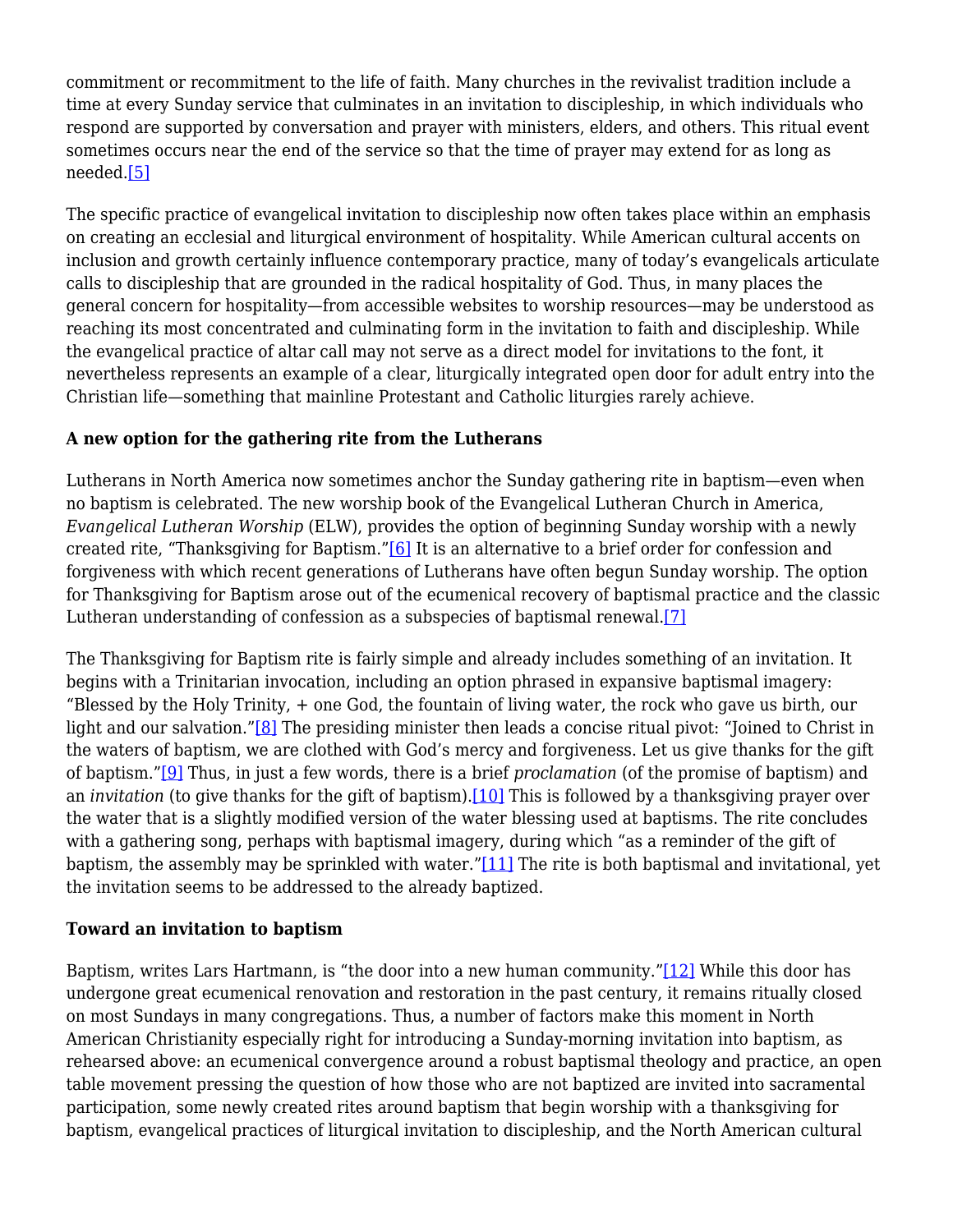reality of increasing percentages of seekers (as opposed to life-long Christians) in Sunday worship.

#### **An example of an invitation extended**

The occasion for this invitation to baptism was the closing eucharist for a national worship conference in Atlanta, *Jubilee 2015: Called to Be a Living Voice*, of the Evangelical Lutheran Church in America and the Association of Lutheran Church Musicians, with approximately 600 people participating. The event was held in a hotel ballroom, with Gordon Lathrop presiding and Nadia Bolz-Weber preaching.

Worship began with an adapted version of ELW's Thanksgiving for Baptism rite. The planners of the conference assumed that there would be only a small number of people present who had not been baptized (perhaps most likely a guest musician or one of the employees of the hotel attending or helping with logistics during the service). However, the planning team committed early in the process to offering an authentic open door into baptism preparation  $[13]$  at this worship service partly because it would be much observed by such a large number of worship leaders.

The gathering rite began with singing as the assembly gathered around a central baptismal font. [14] A number of people came forward carrying glass pitchers and generously poured water into the large central font. The presiding minister spoke a Trinitarian baptismal invocation:

*Blessed be the holy Trinity, + one God,*

 *the fountain of living water,*

 *the rock who gave us birth,*

 *our light and our salvation.*[15]

The presider then directly addressed the assembly:

*Everyone who thirsts, come to the waters.*

*The waters of God's mercy promise* 

 *freedom to those in slavery,*

 *forgiveness to the sinners,*

 *new birth to the weary,*

 *and a royal anointing for all people.*

*The font is open to all,* 

 *and the promise is for you, for all who are far away,* 

 *everyone whom God calls.*

*At these waters, you are invited to the way* 

 *of baptism into Jesus Christ,*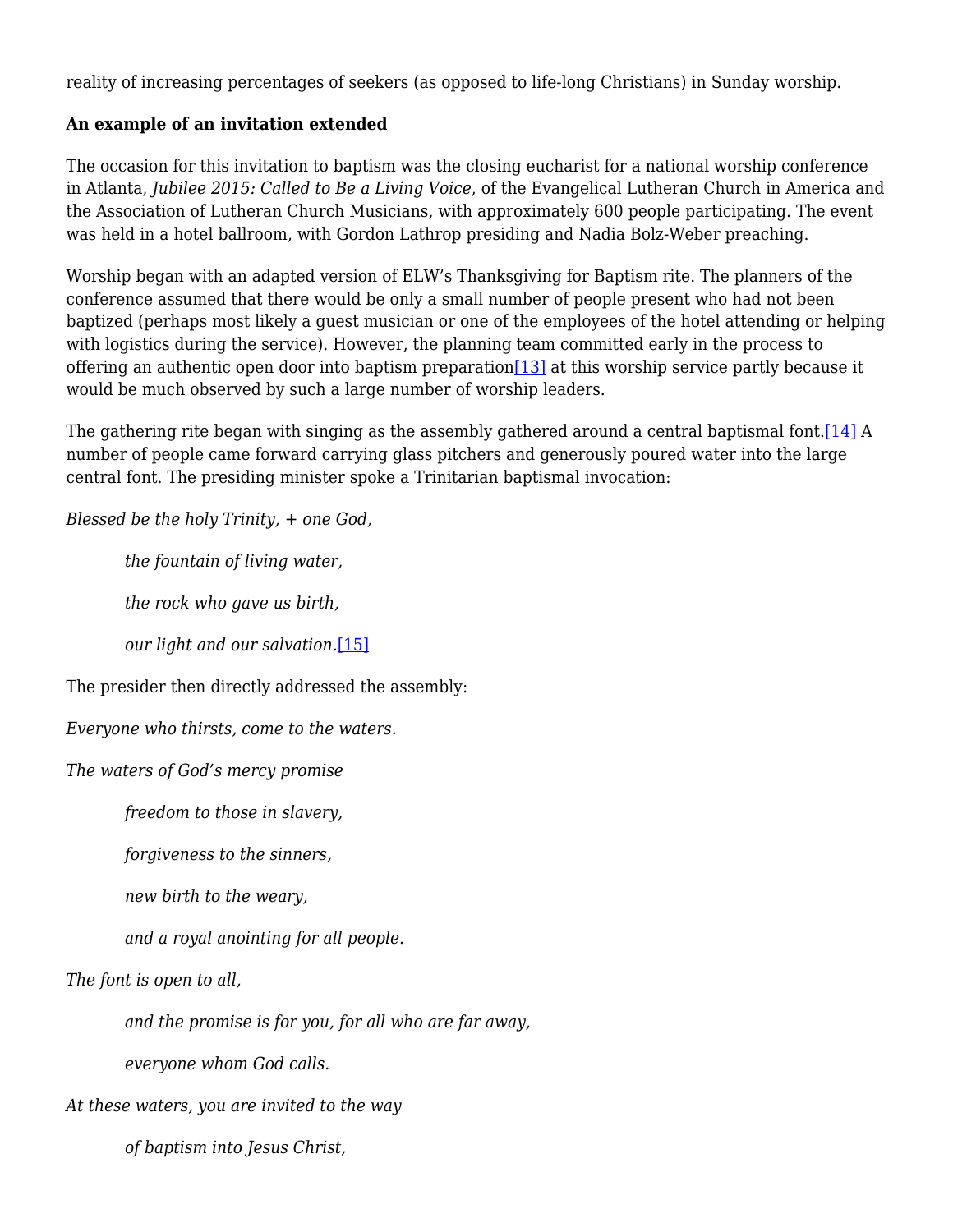*and, for those who have been baptized,* 

 *you are invited to renewal in the grace* 

 *that washed over you on the day of your baptism.*

*I am quite serious about this invitation. If you are not baptized and if you desire now, here, to begin to come to these waters that join you to Christ and to life with Christ's people, then please come.* 

*During the entire liturgy of the word that follows, two pastors will be standing here by the font, identifiable by their clerical dress. You may know them by name. They are Pastor Susan Briehl and Pastor Benjamin Stewart. Come to them. They are prepared to help you begin the way of baptism, to find a congregation and a catechumenate, and to be your sponsors as you begin. These waters are for you.*

*And, if you are baptized, then once again hear the promise of Christ that has been spoken to you in these waters and once again stand in the daily dying and rising that was first made your way on the day you were baptized.*

*Everyone who thirsts, come to the waters. Let us give thanks for the waters of baptism.*[16]

The rite continued with a prayer of thanksgiving for water and for baptism,  $[17]$  after which the assembly processed, singing, to the east end of the ballroom for the beginning of the service of the word. During the entire service of the word, the two pastors stood near the font, including throughout the intercessory prayers. The time for intercessory prayer in this service was called Open Space. The prayers were stational, modeled on what some know as the Thomas Mass.[18] During this time, a third minister stood at the font with an ewer, lifting and pouring water through the entire course of the prayers.

All of the ministers were prepared to welcome a candidate for baptism during Open Space. Each had become familiar with an adapted version of the rite of Welcome to Baptism[19] to use with anyone who responded to the invitation.

## **Reflections on the invitation**

From the beginning, the leadership team understood that the demographics of this worship conference meant that the odds of someone presenting themselves as a candidate for baptism were statistically low. However, since we were speaking a public invitation, we knew that the odds were not zero, and this realization was both unsettling and energizing. Extending the invitation made us newly vigilant to the margins of our gathering, attentive to the open-door nature of baptism, and serious about the actual details of welcoming someone to Christianity and a local congregation.

In the end, no one presented themselves as a new candidate for baptism. However, many people came to the font to remember their baptism, a number of people came to the ministers at the font for some form of individual prayer and counseling, and the font itself seemed to stand newly in the center of our gathering as an open—and gently disruptive—invitation to the newcomer and outsider.

As I thought about how many liturgical, programmatic, and ministerial adaptations were needed in order to make an apparently simple invitation to baptism, I remembered Aidan Kavanagh's description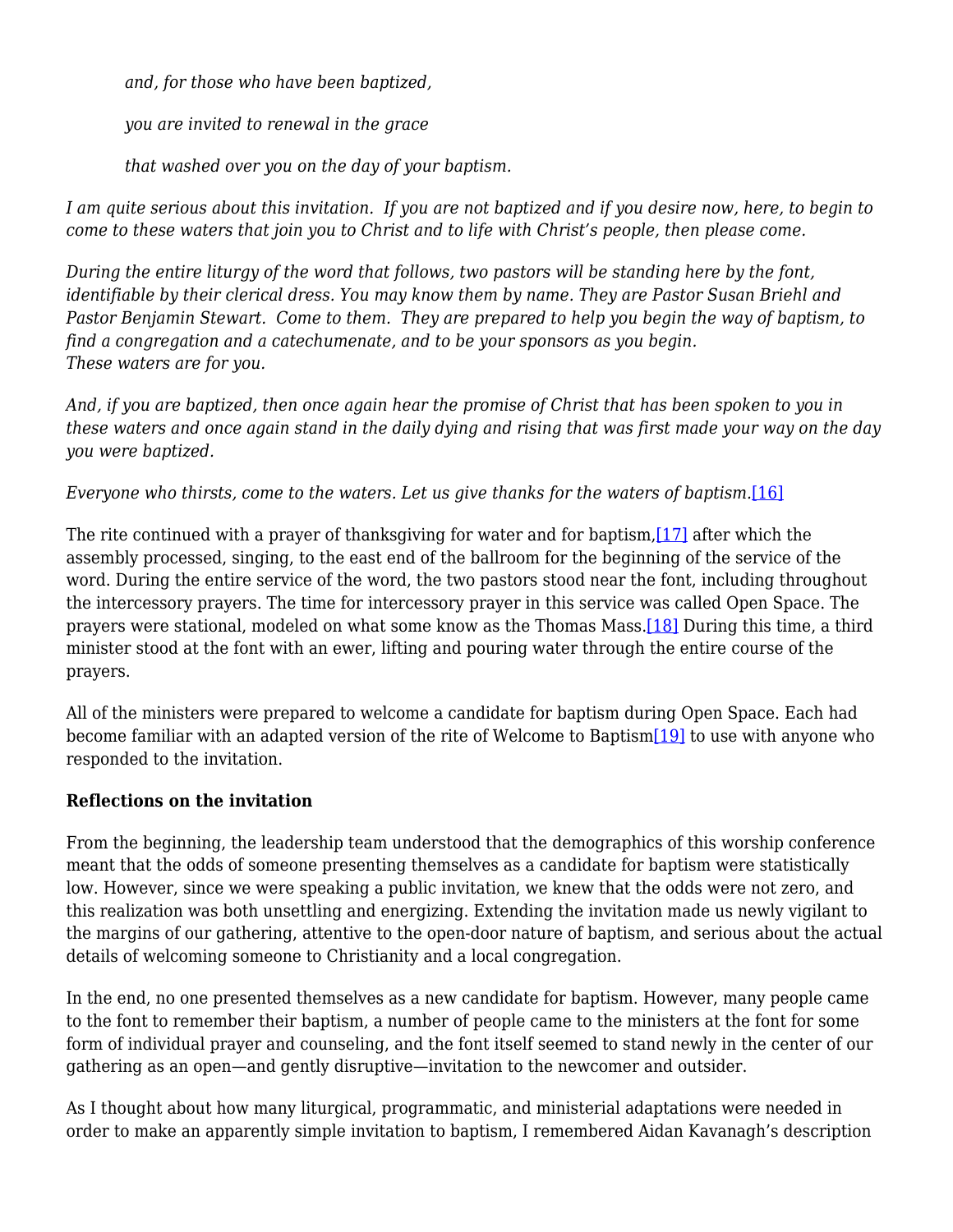of the far-reaching and as-yet-unfinished baptismal reforms of the twentieth century:

*One may turn an altar around and leave reform at that. But one cannot set an adult catechumenate in motion without becoming necessarily involved with renewal in the ways a local church lives its faith from top to bottom . . . . In this area, when one change occurs, all changes.[20]*

Kavanagh was rarely guilty of understatement, and this essay can hardly address the reform of church life "from top to bottom." However, Kavanagh's observation is consistent with the experience in Atlanta: opening the way of baptism to newcomers in liturgy calls for an engaged rethinking of a number of liturgical and ecclesial practices. Toward that end, and aware of their necessarily preliminary nature, I offer some concluding suggestions for introducing liturgical invitations to baptism.

**Into the** *way* **of baptism.** The invitation modeled here is to "the *way* of baptism," not simply immediately to baptism. This phrase recognizes the journey-nature of baptism and baptismal preparation, and eases unrealistic pressure for and undue emphasis on unplanned individual decision. The invitation might mention an upcoming baptismal festival at Epiphany or Easter. In order to invite someone on a journey, a way, toward baptism means that a way must be prepared. There needs to be something into which to invite people. Susan Briehl imagines a congregation being transformed by taking months to wrestle with the question, "How can we prepare to welcome people who respond to such an invitation?"[21] Answering this question might lead to the formation of sponsors, mentors, catechists, service projects, baptismal festivals, outreach efforts, and ministers prepared to pray for and with candidates.[22]

**Beauty is an invitation.** The aesthetic dimensions of a welcome to baptism are integral to any invitation. Beauty itself, Edward Farley writes, testifies to the benevolence of God and invites people into a journey of self-transcendence.[23] Some considerations include: the inviting sound, sight, and touch of clean, abundant water; language that compellingly reimagines life, God, and the world through biblical images; music and song around the font that nurture ritual participation; and ritual action and elements that are beautiful in their simplicity (laying on of hands and prayer, anointing, addressing, candle lighting, signation, robing, pouring and immersing, applauding).

**But we still need clear directions.** Biblical images and layered metaphor are central to sacramental rites, but sometimes people just need to know where to stand. As the example rite above demonstrated, clear and blessedly concise directions for how to respond to an invitation makes the invitation more authentic and hospitable. Inviting people to respond during an open time of prayer, such as during a Thomas Mass or Open Space, is more flexible and forgiving as it allows further directions and conversation to occur individually while members of the assembly are at different stations for prayer.

**Both welcome and warning.**[24] Baptism into Jesus Christ is a pure gift—an immersion in what Martin Luther called "a flood of grace."[25] Because such grace is radically for *all*, it is never cheap, but is costly.[26] Therefore, invitations to baptism are most truthful when they speak of baptism not simply as an individual gift, but rather also as being swept into a landscape wholly altered by a flood of grace. Susan Briehl once phrased words of simultaneous welcome and warning at the font in this way: "Deeper than these waters is the mystery and mercy of God that waits for you." $[27]$ 

**The invitation comes from God.** The waters of baptism, Christians say, flow toward humanity as an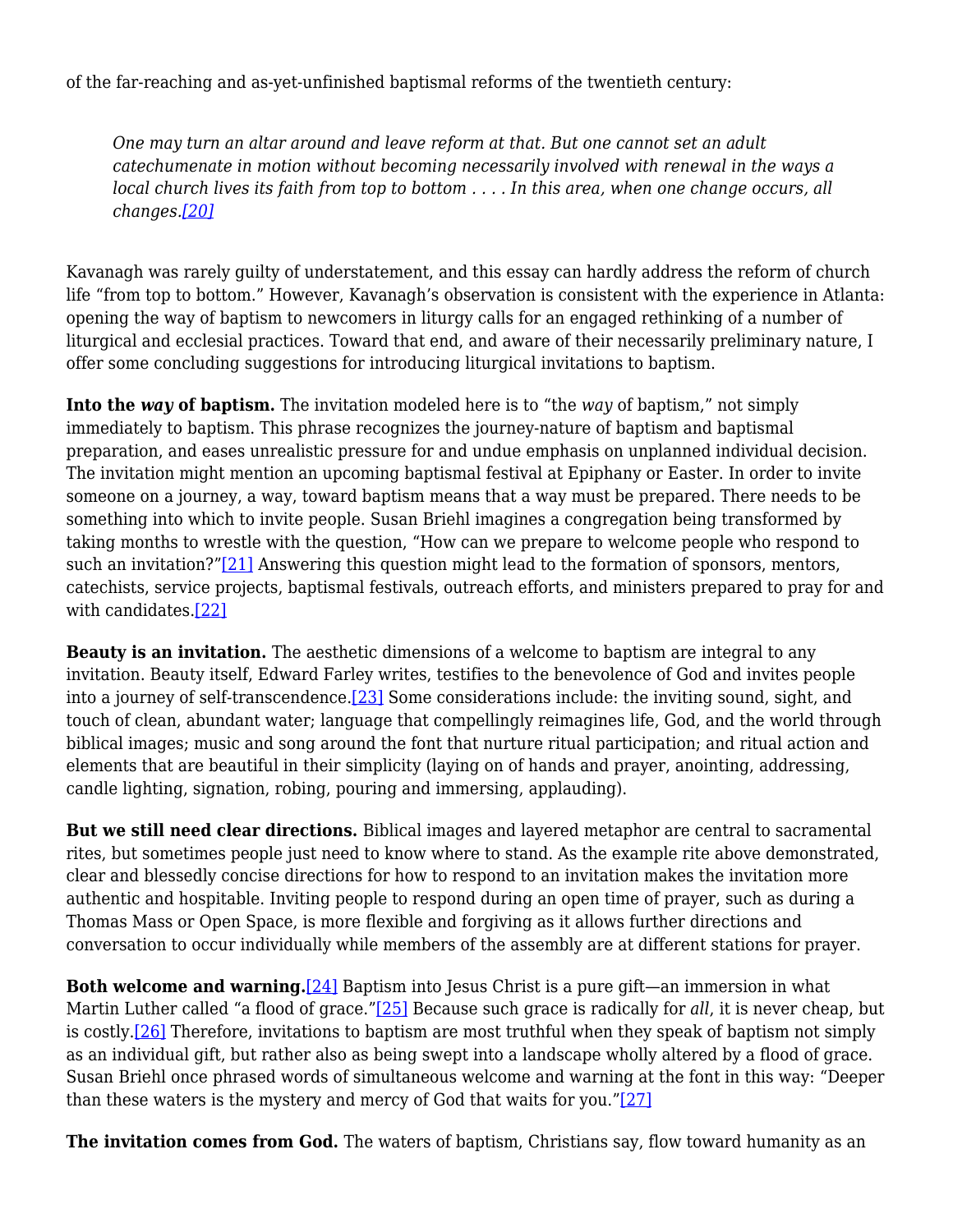invitation from God. To speak an invitation in God's name at the font is first of all simply to give voice to the nature of baptismal water. This means that invitations are not reminders of a religious to-do list nor are they one more strategy for institutional growth or survival. Invitations to baptism are proclamations of God's expansive but partly hidden workings in history, of God's present-day offering of promises, and of the holy thirst for God placed within all creatures. Thus, invitation is integral to the meaning of the font. Baptism stands among us as a door for the newcomers. To the extent that the door is closed on Sunday, we can open it with a simple invitation when we pray or sing beside the water.



*Benjamin M. Stewart is the Gordon A. Braatz Associate Professor of Worship and Director of Advanced Studies at the Lutheran School of Theology at Chicago. Author of* A Watered Garden: Christian Worship and Earth's Ecology *(2011), he serves as convener of the Ecology and Liturgy Seminar of the North American Academy of Liturgy. His current book project proposes a liturgical theology of natural burial practices.*

### FOOTNOTES

[1] For introductions to the movement see the online collection of various articles from *The Anglican Theological Review*, http://www.anglicantheologicalreview.org/read/conversations/1/; Charles Hefling's "Who Is Communion for? The Debate over the Open Table." *The Christian Century* 129, no. 24 (2012); and Sara Miles's influential *Take This Bread: A Radical Conversion* (New York: Ballantine, 2008).

[2] See especially these essays in the 2014 collection "Table and Font: Who is Welcome?" published by the Evangelical Lutheran Church in America, available under the "Table and Font" tab at http://www.elca.org/Resources/Worship: Gordon W. Lathrop, "Welcome to Life in Christ: Reflections on Baptism and Hospitality at the Table of the Lord;" Melinda A. Quivik, "'Butter in the Sunshine': The Fragility of Faith and the Gift of Baptism;" Thomas H. Schattauer, "Exploring the Baptismal Foundations of Eucharistic Hospitality;" and Benjamin M. Stewart, "Invitation and Open Table."

[3] Two documents from the World Council of Churches chart the progress of the past half century: *Baptism, Eucharist and Ministry*, Faith and Order Paper 111, (Geneva: World Council of Churches, 1982); and *Baptism Today: Understanding, Practice, Ecumenical Implications*, Faith and Order Paper 207, (Collegeville, MN: Liturgical Press, World Council of Churches Publications, 2008). Substantial resources for baptismal preparation and catechumenal formation are increasingly available from denominational, ecumenical, and congregational sources.

[4] Maxwell E. Johnson, *The Rites of Christian Initiation: Their Evolution and Interpretation*, Exp Rev Ed. (Collegeville, MN: Liturgical Press, 2007), 450.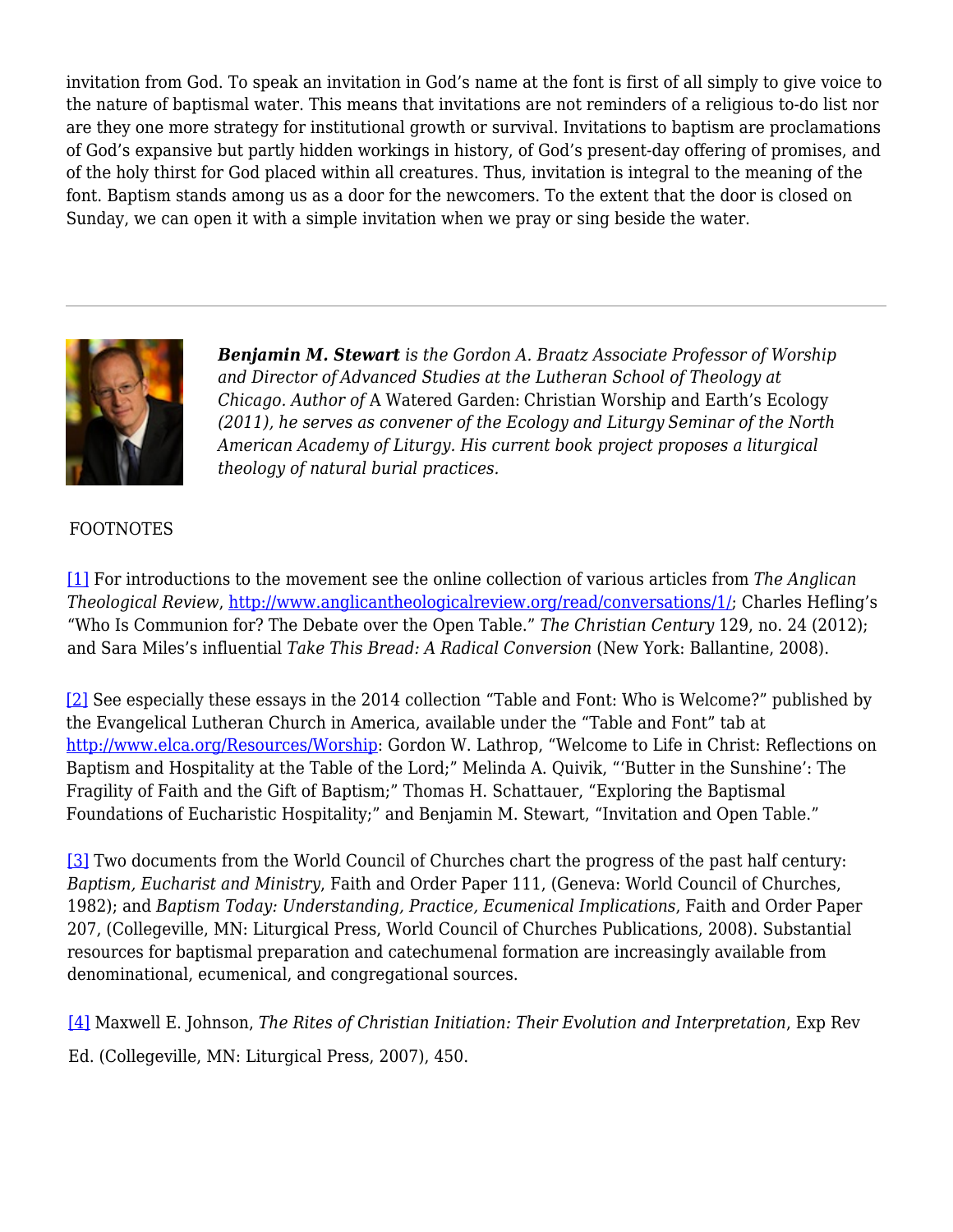[5] For descriptions, see Daniel E. Albrecht, *Rites in the Spirit: A Ritual Approach to Pentecostal/Charismatic Spirituality* (Sheffield, England: Sheffield Academic Press, 1999), 165–174, 253–259.

[6] Evangelical Lutheran Church in America. *Evangelical Lutheran Worship*. Leader's desk edition. (Minneapolis: Augsburg Fortress, 2006), 169.

[7] The primary companion volume to ELW describes the rite as making "the baptismal character of our coming together even more explicit . . .[Thanksgiving for Baptism] may be the preparatory act . . . for this service of word and sacrament." Lorraine S. Brugh and Gordon W. Lathrop, *The Sunday Assembly: Using Evangelical Lutheran Worship*. (Minneapolis: Augsburg Fortress, 2008), 119. In ELW*,* both the confession and forgiveness and thanksgiving for baptism rites are optional. Martin Luther framed confession and forgiveness as a baptismal practice. "Repentance, therefore, is nothing else than a return and approach to baptism, to resume and practice what has earlier been begun but abandoned." Martin Luther, *Large Catechism*, 4.77–79.

[8] *Evangelical Lutheran Worship*, Leader's desk edition, 169.

[9] Ibid.

[10] Notice that, because this proclamation phrases the state of being baptized in the present tense, it implies that the initiating event has occurred.

[11] Ibid. The order, in sum: Trinitarian invocation, brief proclamation, brief invitation, prayer, and song, perhaps with sprinkling.

[12] Lars Hartmann, *Into the Name of the Lord Jesus: Baptism in the Early Church* (Edinburgh: T&T Clark, 1997), 46.

[13] The planners did not rule out the possibility of encountering a sort of Ethiopian eunuch occasion in which an immediate baptism was called for. However, given the planning team's commitments to catechumenal formation, individual discernment, and local congregational relationships, the invitation was phrased to invite people into "the *way* of baptism" in order to signal support for immediately beginning catechumenal preparation for baptism.

[14] The ballroom was arranged around three central spaces: on the far west end a platform with leaders' chairs and ambo as a place for the word, with seats for the assembly facing the platform; on the far east end another raised platform for the table, designed for the assembly to stand around (along with a few of chairs for those who needed to sit); and in the middle third of the ballroom a large area of open space with ten dispersed stations for various forms of prayer, in the center of which was a large, clear, elevated, baptismal bowl filled with water.

[15] As noted above, this is one of the invocations offered as an option in Thanksgiving for Baptism in *Evangelical Lutheran Worship*, Leader's desk edition, 169.

[16] This text was drafted by Gordon Lathrop and Benjamin Stewart.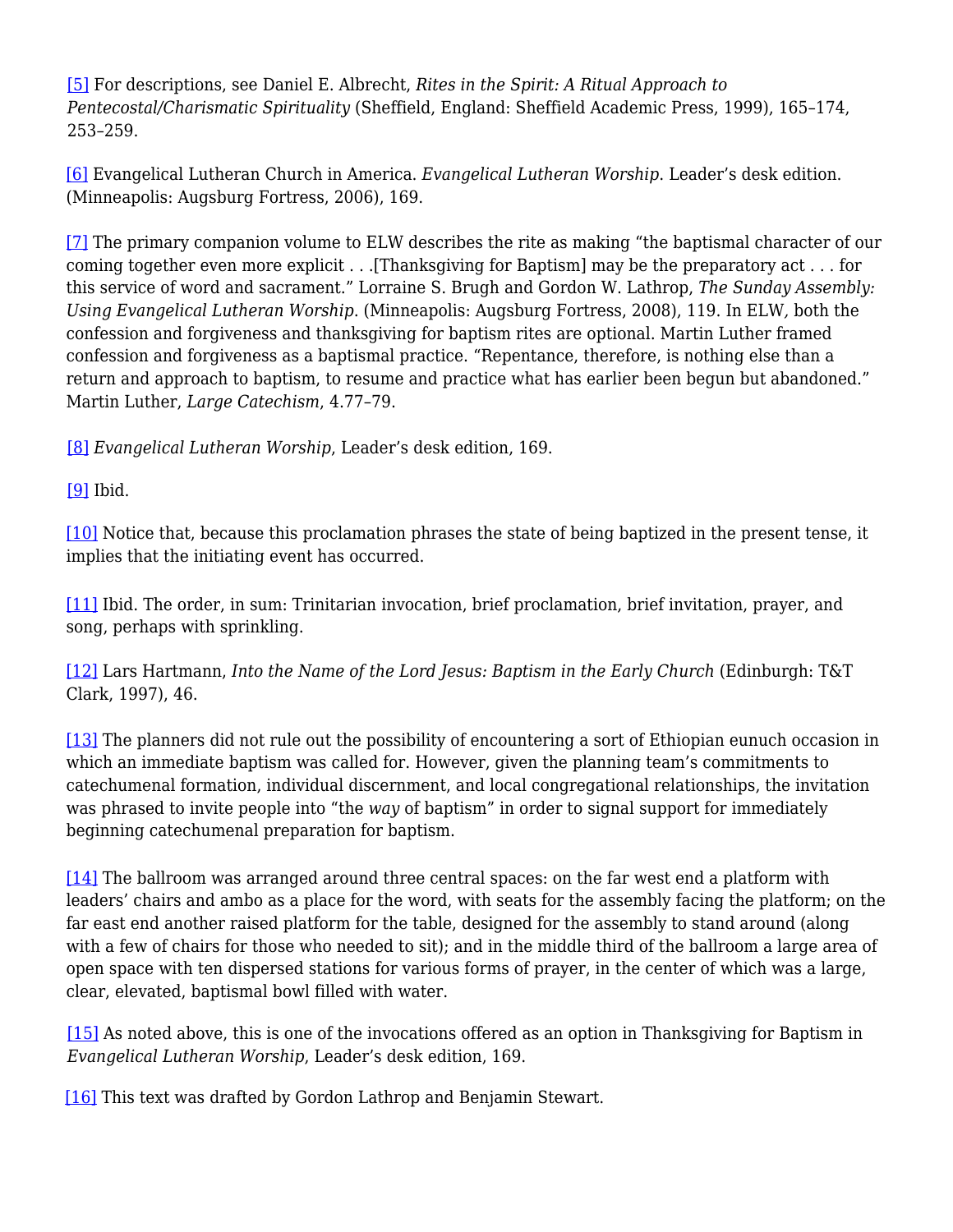[17] Using an adapted version of ELW's Thanksgiving at the Font V, *Evangelical Lutheran Worship*, 589.

[18] While the musicians led Taize-style chant, participants visited prayer stations to which they were drawn, moving at their own pace between one or more stations. The stations included baptismal remembrance at the font, footwashing, offering for a local ministry, letter-writing for advocacy, confession and forgiveness, anointing for healing, labyrinth prayer walk, candle-lighting and contemplation at a station with icons, prayers on fabric woven into a tapestry, prayers for those named in the weaving.

[19] In the adapted rite, the candidate marked the beginning of preparation of baptism, one or both pastors promised to accompany the candidate in preparation for baptism (essentially becoming baptismal sponsors), the candidate was signed with the cross, offered prayer with laying on of hands, and a blessing. See "Welcome to Baptism" in *Evangelical Lutheran Worship*, Leader's desk edition, 592.

[20] Aidan Kavanagh, "Christian Initiation in Post-Conciliar Roman Catholicism: A Brief Report," in *Living Water, Sealing Spirit: Readings on Christian Initiation*, ed. Maxwell E. Johnson (Collegeville, MN: Liturgical Press, A Pueblo Book, 1995), 8.

[21] Susan Briehl, phone conversation with author, September 16, 2015.

[22] Paul Hoffman's recent writing evocatively describes how his congregation was transformed by practicing a robust baptismal ministry to adult newcomers. See his *Faith Forming Faith : Bringing New Christians to Baptism and Beyond*. Eugene, OR: Cascade Books, 2012. One example of Hoffman's parish practice: among the other weekly intercessory prayers, his congregation regularly prayed for the newly baptized, and then prayed ". . . that you might send yet others to this font of grace to join us in the mission of Christ, we pray. . ." Paul Hoffman, email message to author, September 15, 2015.

[23] Edward Farley, *Faith and Beauty: A Theological Aesthetic* (Aldershot: Ashgate, 2001).

[24] On the pairing of welcome and warning see Lathrop, "Welcome to Life in Christ: Reflections on Baptism and Hospitality at the Table of the Lord," and, regarding invitations to Holy Communion, see especially Chapter 5: "Access to Holy Things" in Gordon W. Lathrop, *Holy Things: A Liturgical Theology* (Minneapolis: Fortress Press, 1998). I have written elsewhere about the need for invitations to communion not simply to speak of *receiving* the Body of Christ, but also, drawing on Augustine's famous image from his sermon 272, of communicants *becoming* the Body of Christ in the eucharist. This latter image—while being an astonishing promise—is also a bracing warning to those who would avoid being transformed by ritual participation. See Benjamin M. Stewart, "Listening for the Accents: Noticing Patterns in the Conversation about Table and Font" in *Let's Talk: Living Theology in the Metropolitan Chicago Synod*.

http://mcsletstalk.org/communion-and-community/listening-accents-noticing-patterns-conversation-table -font/.

[25] Martin Luther, "The Holy and Blessed Sacrament of Baptism (1519)," in *Luther's Works*, ed. Theodore Bachmann, vol. 35 (Philadelphia: Fortress Press, 1960), 32.

[26] Bonhoeffer linked the phrase "cheap grace" to inadequate sacramental discourse and practice: "Cheap grace is preaching forgiveness without repentance; it is baptism without the discipline of community; it is the Lord's Supper without confession of sin; it is absolution without personal confession. Cheap grace is grace without discipleship, grace without the cross, grace without the living,